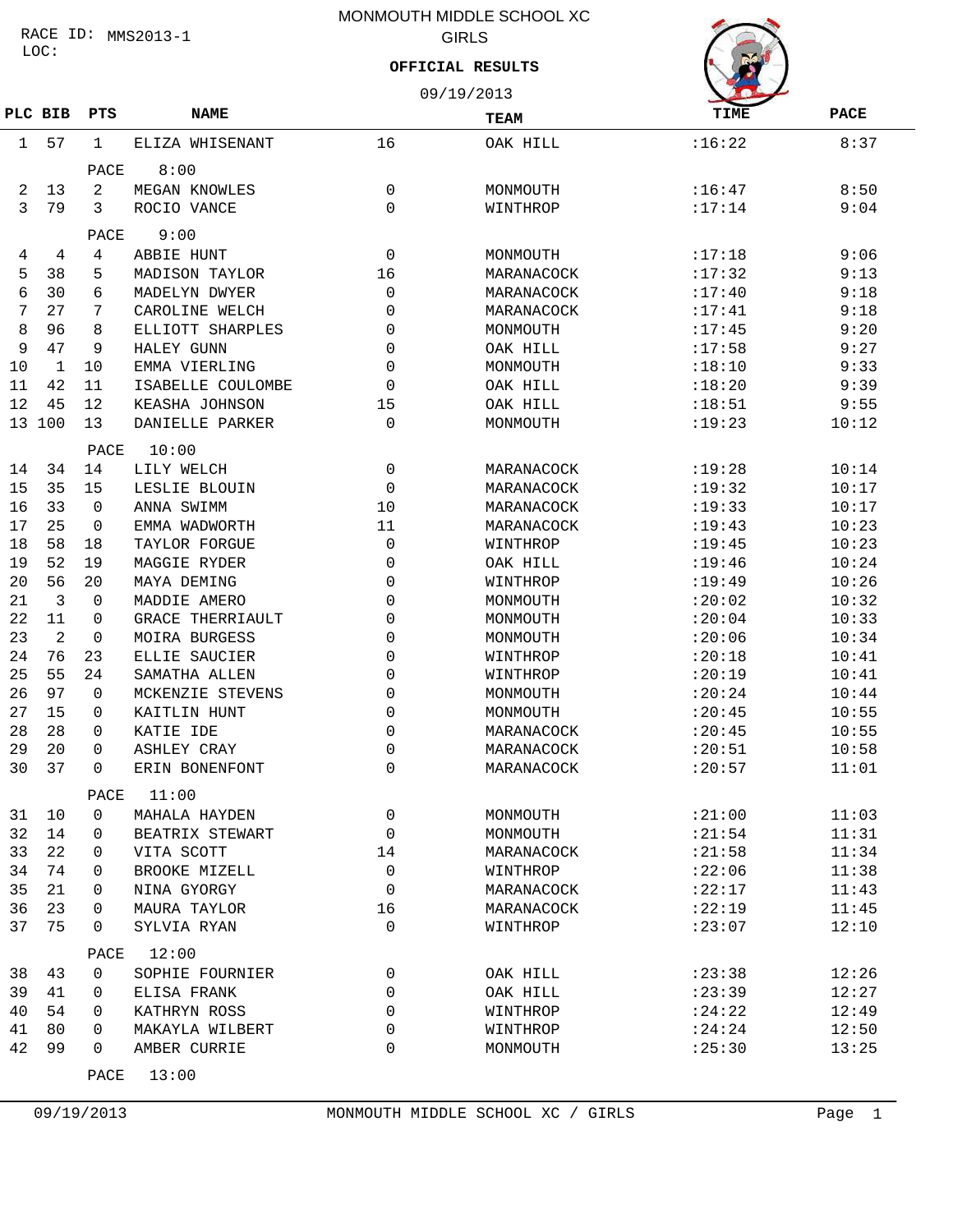### LOC: RACE ID: MMS2013-1

# MONMOUTH MIDDLE SCHOOL XC GIRLS

## **OFFICIAL RESULTS**



|    |         |          |                   |             | 09/19/2013 | <b>A</b> OWN |       |
|----|---------|----------|-------------------|-------------|------------|--------------|-------|
|    | PLC BIB | PTS      | <b>NAME</b>       |             | TEAM       | TIME         | PACE  |
| 43 | 16      | $\Omega$ | KATIE JORDAN      | $\Omega$    | MONMOUTH   | : 25:38      | 13:29 |
| 44 | 40      | $\Omega$ | CORA BRAUNFELS    | 0           | OAK HILL   | : 25:45      | 13:33 |
| 45 | 18      | $\Omega$ | CORINNE MARLOWE   | 0           |            | : 25:47      | 13:34 |
| 46 | 53      | $\Omega$ | EMMA DWELLE       | 0           | WINTHROP   | : 25:50      | 13:36 |
| 47 | 98      | $\Omega$ | VALERIE FULLERTON | 0           | MONMOUTH   | : 26:45      | 14:05 |
|    |         | PACE     | 14:00             |             |            |              |       |
| 48 | 49      | $\Omega$ | LESLIE PINARD     | $\Omega$    | OAK HILL   | : 27:03      | 14:14 |
| 49 | 17      | $\Omega$ | DELANEY WILLEY    | $\mathbf 0$ | MONMOUTH   | : 27:44      | 14:35 |
| 50 | 72      | $\Omega$ | KATIE HOLLIS      | $\Omega$    | WINTHROP   | : 28:44      | 15:07 |
|    |         | PACE     | 15:00             |             |            |              |       |
| 51 | 6       | $\Omega$ | BECCA JORDAN      | 0           | MONMOUTH   | : 28:47      | 15:09 |
| 52 | 46      | $\Omega$ | RACHEL GILBERT    | 0           | OAK HILL   | :29:22       | 15:27 |
| 53 | 65      | $\Omega$ | KIANA GORDON      | 0           | WINTHROP   | :30:27       | 16:01 |
|    |         | PACE     | 16:00             |             |            |              |       |
| 54 | 73      | $\Omega$ | MARY MILLIGAN     | $\Omega$    | WINTHROP   | :30:28       | 16:02 |
| 55 | 48      | $\Omega$ | HANNAH JOHNSON    | $\Omega$    | OAK HILL   | :31:49       | 16:45 |
|    |         |          |                   |             |            |              |       |

PACE 16:00

 **55 COMPETITORS**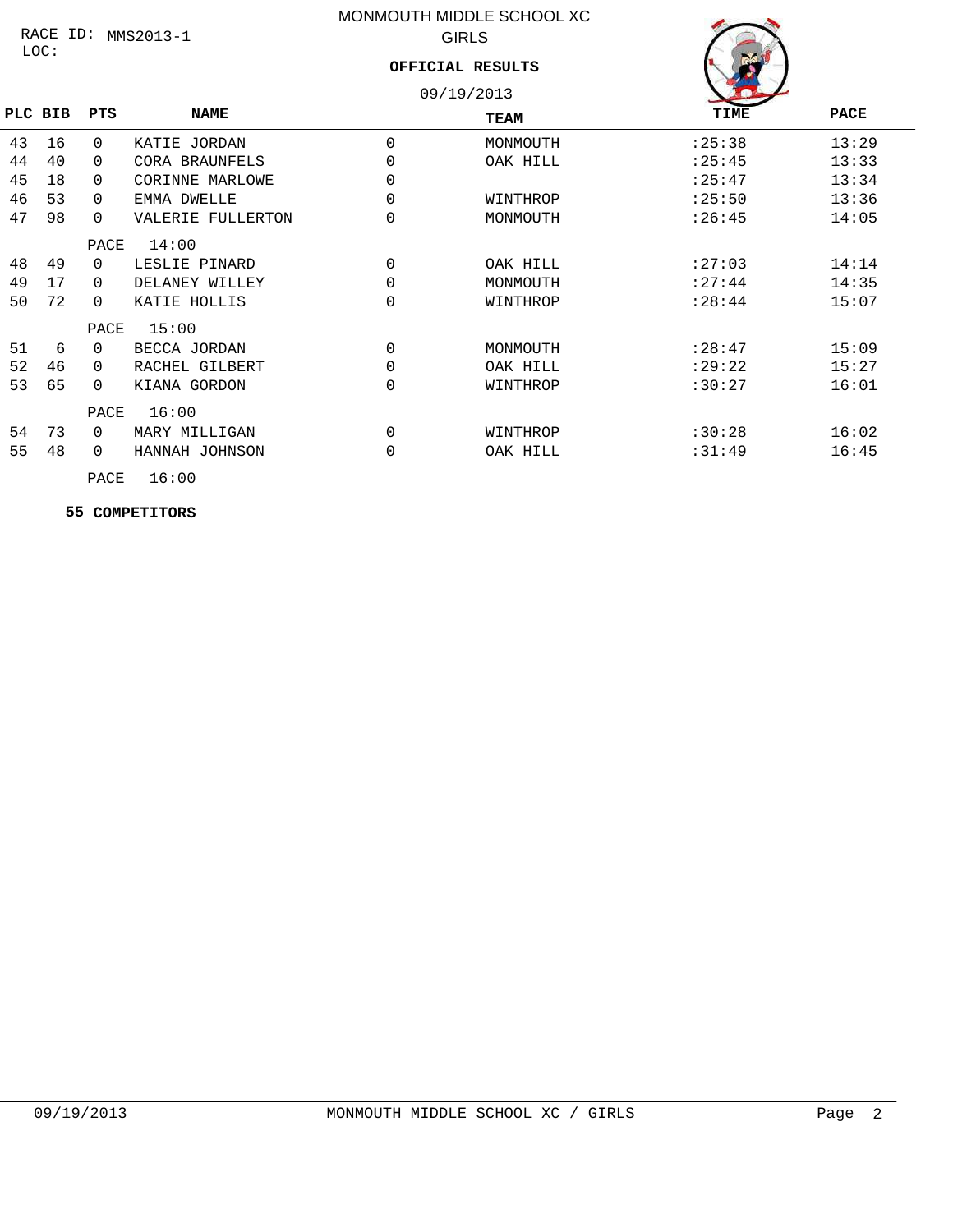# **MONMOUTH MIDDLE SCHOOL XC 09/19/2013 GIRLS**

|    | Place TEAM                                 |    | <b>Points</b> | <b>SCORES</b>                             |                |    |                        | <b>Ave Time</b> | <b>Spread</b> |       |
|----|--------------------------------------------|----|---------------|-------------------------------------------|----------------|----|------------------------|-----------------|---------------|-------|
|    | $\mathbf{1}$<br><b>MONMOUTH</b>            |    | 37            | $\overline{2}$<br>$\overline{\mathbf{4}}$ | 8              | 10 | 13                     | :17:53          | 2:35          |       |
|    | $\overline{2}$<br><b>MARANACOCK</b>        |    | 47            | 5<br>6                                    | $\overline{7}$ | 14 | 15                     | :18:22          | 2:00          |       |
|    | $\mathbf{3}$<br><b>OAK HILL</b>            |    | 52            | $\mathbf{1}$<br>9                         | 11             | 12 | 19                     | :18:16          | 3:24          |       |
|    | <b>WINTHROP</b><br>$\overline{\mathbf{4}}$ |    | 88            | 3<br>18                                   | 20             | 23 | 24                     | :19:29          | 3:04          |       |
|    | <b>MARANACOCK</b>                          |    | Places: 88    |                                           |                |    | <b>WINTHROP</b>        |                 | Places: 126   |       |
| 5  | <b>MADISON TAYLOR</b>                      | 16 | 0:17:32       | 9:13                                      | 3              |    | <b>ROCIO VANCE</b>     |                 | 0:17:14       | 9:04  |
| 6  | <b>MADELYN DWYER</b>                       |    | 0:17:40       | 9:18                                      | 18             |    | <b>TAYLOR FORGUE</b>   |                 | 0:19:45       | 10:23 |
| 7  | <b>CAROLINE WELCH</b>                      |    | 0:17:41       | 9:18                                      | 20             |    | <b>MAYA DEMING</b>     |                 | 0:19:49       | 10:26 |
| 14 | <b>LILY WELCH</b>                          |    | 0:19:28       | 10:14                                     | 24             |    | <b>ELLIE SAUCIER</b>   |                 | 0:20:18       | 10:41 |
| 15 | <b>LESLIE BLOUIN</b>                       |    | 0:19:32       | 10:17                                     | 25             |    | <b>SAMATHA ALLEN</b>   |                 | 0:20:19       | 10:41 |
| 16 | <b>ANNA SWIMM</b>                          | 10 | 0:19:33       | 10:17                                     | 34             |    | <b>BROOKE MIZELL</b>   |                 | 0:22:06       | 11:38 |
| 17 | <b>EMMA WADWORTH</b>                       | 11 | 0:19:43       | 10:23                                     | 37             |    | <b>SYLVIA RYAN</b>     |                 | 0:23:07       | 12:10 |
| 28 | <b>KATIE IDE</b>                           |    | 0:20:45       | 10:55                                     | 40             |    | <b>KATHRYN ROSS</b>    |                 | 0:24:22       | 12:49 |
| 29 | <b>ASHLEY CRAY</b>                         |    | 0:20:51       | 10:58                                     | 41             |    | <b>MAKAYLA WILBERT</b> |                 | 0:24:24       | 12:50 |
| 30 | ERIN BONENFONT                             |    | 0:20:57       | 11:01                                     | 46             |    | <b>EMMA DWELLE</b>     |                 | 0:25:50       | 13:36 |
| 33 | VITA SCOTT                                 | 14 | 0:21:58       | 11:34                                     | 50             |    | <b>KATIE HOLLIS</b>    |                 | 0:28:44       | 15:07 |
| 35 | NINA GYORGY                                |    | 0:22:17       | 11:43                                     | 53             |    | <b>KIANA GORDON</b>    |                 | 0:30:27       | 16:01 |
| 36 | <b>MAURA TAYLOR</b>                        | 16 | 0:22:19       | 11:45                                     | 54             |    | <b>MARY MILLIGAN</b>   |                 | 0:30:28       | 16:02 |
|    | <b>MONMOUTH</b>                            |    | Places: 142   |                                           |                |    |                        |                 |               |       |
| 2  | <b>MEGAN KNOWLES</b>                       |    | 0:16:47       | 8:50                                      |                |    |                        |                 |               |       |
| 4  | <b>ABBIE HUNT</b>                          |    | 0:17:18       | 9:06                                      |                |    |                        |                 |               |       |
| 8  | <b>ELLIOTT SHARPLES</b>                    |    | 0:17:45       | 9:20                                      |                |    |                        |                 |               |       |
| 10 | <b>EMMA VIERLING</b>                       |    | 0:18:10       | 9:33                                      |                |    |                        |                 |               |       |
| 13 | <b>DANIELLE PARKER</b>                     |    | 0:19:23       | 10:12                                     |                |    |                        |                 |               |       |
| 21 | <b>MADDIE AMERO</b>                        |    | 0:20:02       | 10:32                                     |                |    |                        |                 |               |       |
| 22 | <b>GRACE THERRIAULT</b>                    |    | 0:20:04       | 10:33                                     |                |    |                        |                 |               |       |
| 23 | <b>MOIRA BURGESS</b>                       |    | 0:20:06       | 10:34                                     |                |    |                        |                 |               |       |
| 26 | MCKENZIE STEVENS                           |    | 0:20:24       | 10:44                                     |                |    |                        |                 |               |       |
| 27 | <b>KAITLIN HUNT</b>                        |    | 0:20:45       | 10:55                                     |                |    |                        |                 |               |       |
| 31 | MAHALA HAYDEN                              |    | 0:21:00       | 11:03                                     |                |    |                        |                 |               |       |
| 32 | <b>BEATRIX STEWART</b>                     |    | 0:21:54       | 11:31                                     |                |    |                        |                 |               |       |
| 42 | <b>AMBER CURRIE</b>                        |    | 0:25:30       | 13:25                                     |                |    |                        |                 |               |       |
| 43 | <b>KATIE JORDAN</b>                        |    | 0:25:38       | 13:29                                     |                |    |                        |                 |               |       |
| 47 | <b>VALERIE FULLERTON</b>                   |    | 0:26:45       | 14:05                                     |                |    |                        |                 |               |       |
| 49 | <b>DELANEY WILLEY</b>                      |    | 0:27:44       | 14:35                                     |                |    |                        |                 |               |       |
| 51 | <b>BECCA JORDAN</b>                        |    | 0:28:47       | 15:09                                     |                |    |                        |                 |               |       |
|    | <b>OAK HILL</b>                            |    | Places: 106   |                                           |                |    |                        |                 |               |       |
| 1  | ELIZA WHISENANT                            | 16 | 0:16:22       | 8:37                                      |                |    |                        |                 |               |       |
| 9  | <b>HALEY GUNN</b>                          |    | 0:17:58       | 9:27                                      |                |    |                        |                 |               |       |
| 11 | <b>ISABELLE COULOMBE</b>                   |    | 0:18:20       | 9:39                                      |                |    |                        |                 |               |       |
| 12 | <b>KEASHA JOHNSON</b>                      | 15 | 0:18:51       | 9:55                                      |                |    |                        |                 |               |       |
| 19 | <b>MAGGIE RYDER</b>                        |    | 0:19:46       | 10:24                                     |                |    |                        |                 |               |       |
| 38 | <b>SOPHIE FOURNIER</b>                     |    | 0:23:38       | 12:26                                     |                |    |                        |                 |               |       |
| 39 | <b>ELISA FRANK</b>                         |    | 0:23:39       | 12:27                                     |                |    |                        |                 |               |       |
| 44 | <b>CORA BRAUNFELS</b>                      |    | 0:25:45       | 13:33                                     |                |    |                        |                 |               |       |
| 48 | <b>LESLIE PINARD</b>                       |    | 0:27:03       | 14:14                                     |                |    |                        |                 |               |       |
| 52 | RACHEL GILBERT                             |    | 0:29:22       | 15:27                                     |                |    |                        |                 |               |       |
| 55 | HANNAH JOHNSON                             |    | 0:31:49       | 16:45                                     |                |    |                        |                 |               |       |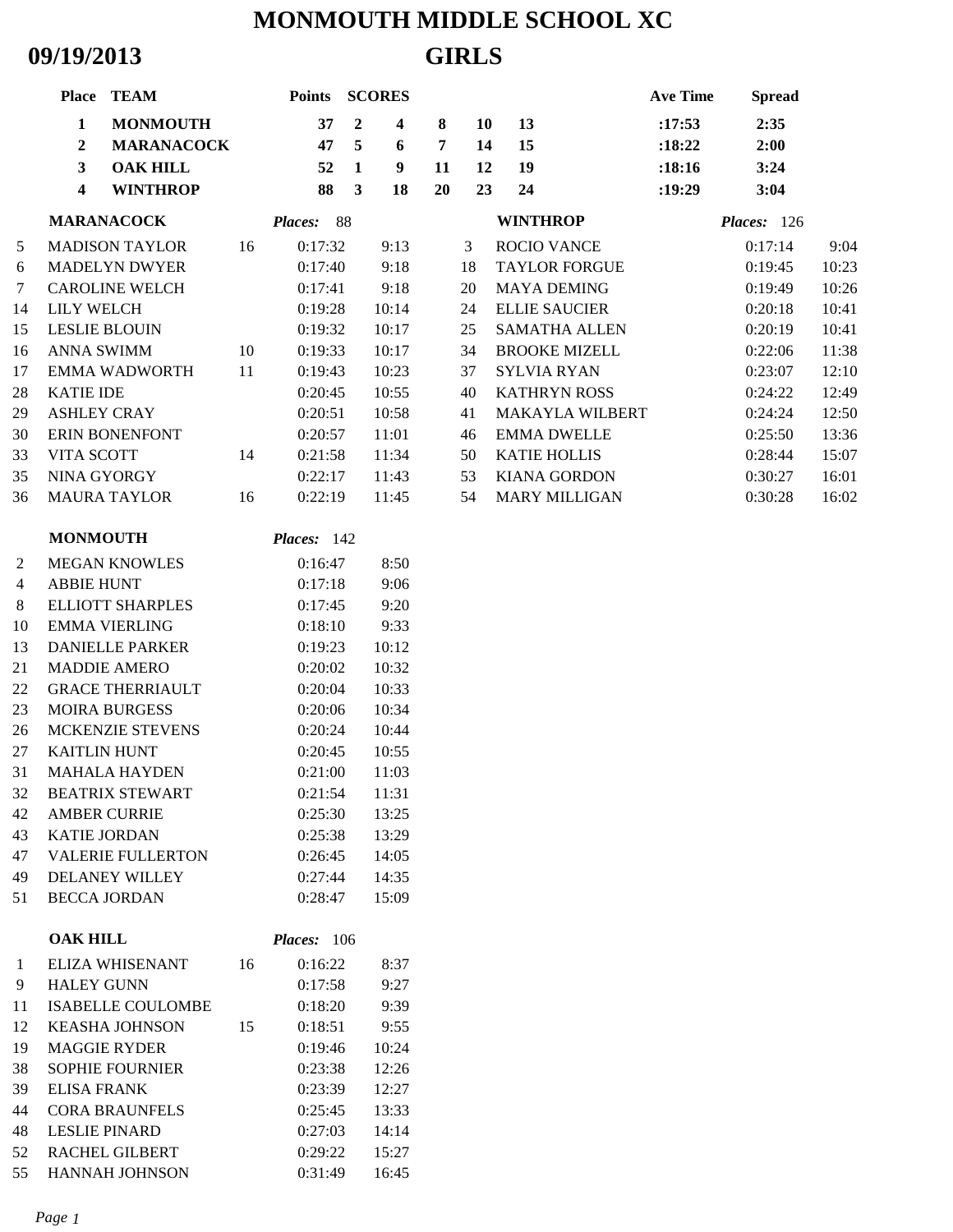### LOC: RACE ID: MMS2013-2

# MONMOUTH MIDDLE SCHOOL XC BOYS

# 09/19/2013 **OFFICIAL RESULTS**

| PLC BIB  | PTS         | <b>NAME</b>            | TEAM        |            | <b>TIME</b> | <b>PACE</b> |  |  |
|----------|-------------|------------------------|-------------|------------|-------------|-------------|--|--|
| 1 122    | 1           | <b>JESSE STEVENS</b>   | $\mathbf 0$ | WINTHROP   | :15:25      | 8:07        |  |  |
|          | PACE        | 8:00                   |             |            |             |             |  |  |
| 2 1 1 5  | 2           | CAMERON PALMER         | 0           | WINTHROP   | :15:29      | 8:09        |  |  |
| 39<br>3  | 3           | COLLIN WALKER          | $\Omega$    | OAK HILL   | :15:37      | 8:13        |  |  |
| 4 1 2 6  | 4           | ZAKARY ST GERMAIN      | 0           | WINTHROP   | :15:48      | 8:19        |  |  |
| 5 134    | 5           | ROBBIE MCKEE           | 0           | MARANACOCK | :15:49      | 8:19        |  |  |
| 6 135    | 6           | CARTER MCPHEDRAN       | 0           | MARANACOCK | :15:52      | 8:21        |  |  |
| 7 136    | 7           | ETHAN WATTS            | $\Omega$    | MARANACOCK | :16:40      | 8:46        |  |  |
| 82<br>8  | 8           | AJ BOILARD             | $\Omega$    | OAK HILL   | :16:40      | 8:46        |  |  |
| 9 142    | 9           | ETHAN TOMBS            | $\Omega$    | MONMOUTH   | :17:00      | 8:57        |  |  |
| 10 127   | 10          | LOAL VANCE             | $\Omega$    | WINTHROP   | :17:02      | 8:57        |  |  |
| 11 140   | 11          | CHAD PALMER            | 0           | MARANACOCK | :17:40      | 9:18        |  |  |
|          | PACE        | 9:00                   |             |            |             |             |  |  |
| 12 138   | 12          | LEVI WILES             | 0           | MARANACOCK | :17:53      | 9:24        |  |  |
| 91<br>13 | 13          | CALEB LAVALLIERE       | 0           | OAK HILL   | : 18:11     | 9:34        |  |  |
| 81<br>14 | 14          | <b>JUSTIN ALDRIDGE</b> | 0           | OAK HILL   | :18:18      | 9:38        |  |  |
| 15 145   | 15          | CONNOR LUDDER          | 0           | MONMOUTH   | :18:56      | 9:58        |  |  |
| 16<br>96 | 16          | WILL STINSON           | 0           | OAK HILL   | :19:01      | 10:00       |  |  |
|          | PACE        | 10:00                  |             |            |             |             |  |  |
| 92<br>17 | $\Omega$    | DEREK MARCOTTE         | 0           | OAK HILL   | : 19:21     | 10:11       |  |  |
| 18 139   | 0           | TATE MENDALL           | $\Omega$    | MARANACOCK | :19:35      | 10:18       |  |  |
| 19 137   | 0           | NATE JANELL            | 0           | MARANACOCK | :19:36      | 10:19       |  |  |
| 85<br>20 | 0           | <b>JACOB BROOKS</b>    | 0           | OAK HILL   | : 19:43     | 10:22       |  |  |
| 93       |             |                        |             |            |             |             |  |  |
| 21       | 0           | ETHAN MOUSSEAU         | 0           | OAK HILL   | : 19:45     | 10:24       |  |  |
| 22<br>89 | 0           | NOAH DAVIES            | $\Omega$    | OAK HILL   | :20:09      | 10:36       |  |  |
| 23 133   | 0           | <b>JOSH GRANT</b>      | $\Omega$    | MARANACOCK | : 20:15     | 10:39       |  |  |
| 24 125   | 21          | EUGENE LINDSEY         | $\Omega$    | WINTHROP   | : 20:16     | 10:40       |  |  |
| 25<br>94 | 0           | ZAC OUELETTE           | 0           | OAK HILL   | : 20:26     | 10:45       |  |  |
| 26<br>87 | 0           | WYATT GIROUX           | $\Omega$    | OAK HILL   | : 20:27     | 10:45       |  |  |
| 27 123   | 0           | <b>AUSTIN BEDSAUL</b>  | 0           | WINTHROP   | : 20:27     | 10:46       |  |  |
| 28 129   | 23          | ELLIOT PALMER          | 0           | RICHMOND   | : 20:38     | 10:51       |  |  |
| 29 141   | 24          | ETHAN MUDGETT          | 0           | MONMOUTH   | : 20:51     | 10:58       |  |  |
| 30 128   | 25          | SPENCER SOULE          | 0           | RICHMOND   | : 20:57     | 11:01       |  |  |
|          | PACE        | 11:00                  |             |            |             |             |  |  |
| 90<br>31 | 0           | KYLE DOSTIE            | 0           | OAK HILL   | : 21:21     | 11:14       |  |  |
| 32 143   | 26          | KYLE GUNNELL           | 0           | MONMOUTH   | : 21:23     | 11:15       |  |  |
| 84<br>33 | 0           | NIC BOURGOIN           | 0           | OAK HILL   | : 21:26     | 11:17       |  |  |
| 95<br>34 | 0           | CONNOR PICKETT         | 0           | OAK HILL   | : 21:41     | 11:25       |  |  |
| 35 124   | 0           | NICK BROWN             | 0           | WINTHROP   | : 22:31     | 11:51       |  |  |
| 36 131   | 28          | IAN CHANDLER           | 0           | RICHMOND   | : 24:45     | 13:01       |  |  |
|          | PACE        | 13:00                  |             |            |             |             |  |  |
| 37 132   | 29          | BRANDON DAVIDSON       | 0           | RICHMOND   | :26:18      | 13:50       |  |  |
| 38 130   | 30          | JOHN COYNE             | 0           | RICHMOND   | : 28:05     | 14:47       |  |  |
|          | PACE        | 14:00                  |             |            |             |             |  |  |
| 39<br>7  | $\mathbf 0$ | NATHAN THOMAS          | 0           | OAK HILL   | : 28:48     | 15:09       |  |  |
|          | PACE        | 15:00                  |             |            |             |             |  |  |
| 40 144   | 31          | DREW BLUNDON           | 0           | MONMOUTH   | :30:16      | 15:56       |  |  |
|          |             |                        |             |            |             |             |  |  |

09/19/2013 MONMOUTH MIDDLE SCHOOL XC / BOYS Page 1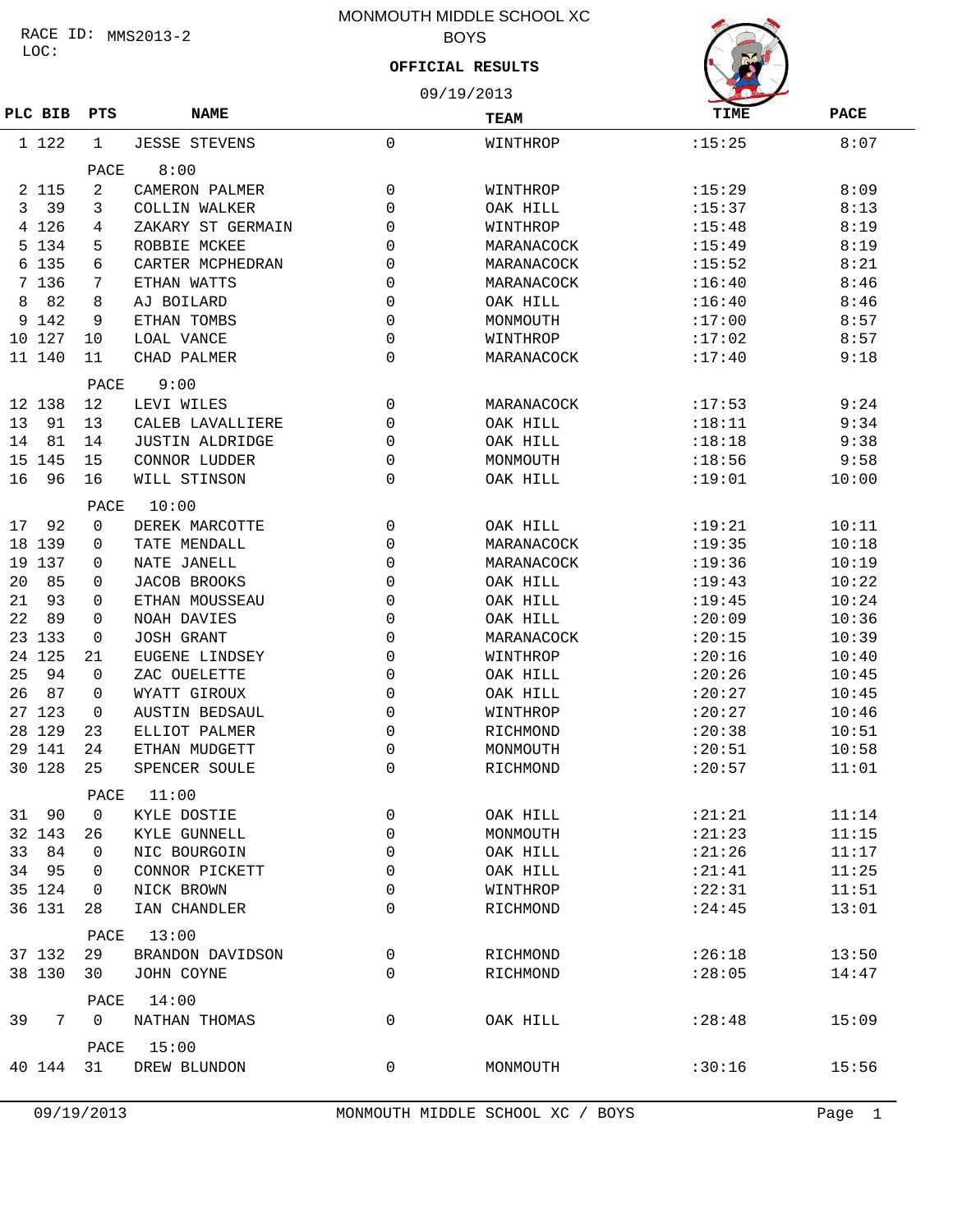| RACE ID:<br>$MMS2013-2$ |      |             | MONMOUTH MIDDLE SCHOOL XC<br><b>BOYS</b> |      |             |  |  |
|-------------------------|------|-------------|------------------------------------------|------|-------------|--|--|
| LOC:                    |      |             | OFFICIAL RESULTS                         |      |             |  |  |
|                         |      |             | 09/19/2013                               |      |             |  |  |
| PLC BIB PTS             |      | <b>NAME</b> | <b>TEAM</b>                              | TIME | <b>PACE</b> |  |  |
|                         | PACE | 15:00       |                                          |      |             |  |  |

 **40 COMPETITORS**